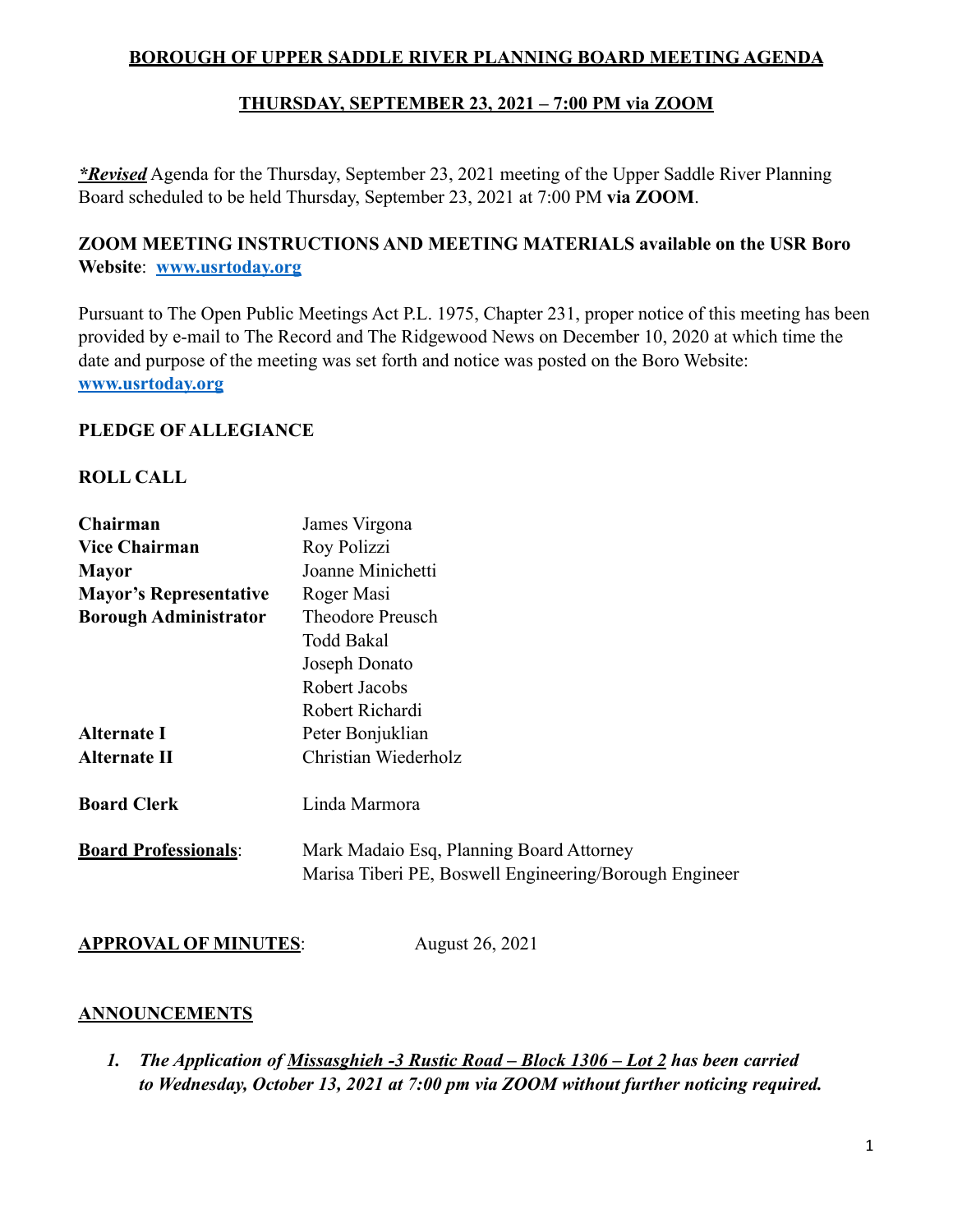*2. The Application of 80 Lake Street LLC – Block 1005 – Lot 1 has been carried to Wednesday, October 13, 2021 at 7:00 pm via ZOOM without further noticing required.* 

#### **RESOLUTIONS** *(Memorialization)*

- 1. Major Soil Moving Application of **30 Yeoman LLC** *APPROVED* **30 Yeoman Drive – Block 215 – Lot 1** *(New Home/Pool)*
- 2. Application of **Jeannot Estates 54 Pleasant Avenue** *APPROVED* **Block 1305 – Lots 3.01, 3.04 & 3.05**

**50 Pleasant Avenue – Block 1305 – Lot 3.01:** Encroachment 10 ft. Northern Side Yard Buffer/ *Native Stone Wall*

**52 Pleasant Avenue – Block 1305 – Lot 3.04**: Encroachment 10 ft. Eastern Side Yard Buffer/ *Native Stone Wall & 33.34% Lot Coverage vs. 30% Permitted*

**54 Pleasant Avenue – Block 1305 – Lot 3.05**: Encroachment Western Non-Disturbance Buffer & 15 ft. Southern Yard Buffer/*Native Stone Wall*

## **PUBLIC HEARING**

- 1. Application of **80 Lake Street LLC** *(Carried to Wednesday, October 13, 2021)* **80 Lake Street- Block 1005 – Lot 1** (Certification for Valid Non-Conforming Structure/Use/*Existing 2-Family Dwelling*)
- 2. Application of **Jack Daniels Motors Porsche 335 Route 17South – Block 1015 – Lot 7** (Amended Site Plan/*Temporary Office Trailers*)
- 3. Application of **Missaghieh (***Carried to Wednesday, October 13, 2021***) 3 Rustic Road – Block 1306 – Lot 2** (Side Yard/*Pool Location;* Western Side Yard Setback*/Patio*)

## **PUBLIC COMMENT**

## **ADJOURNMENT**